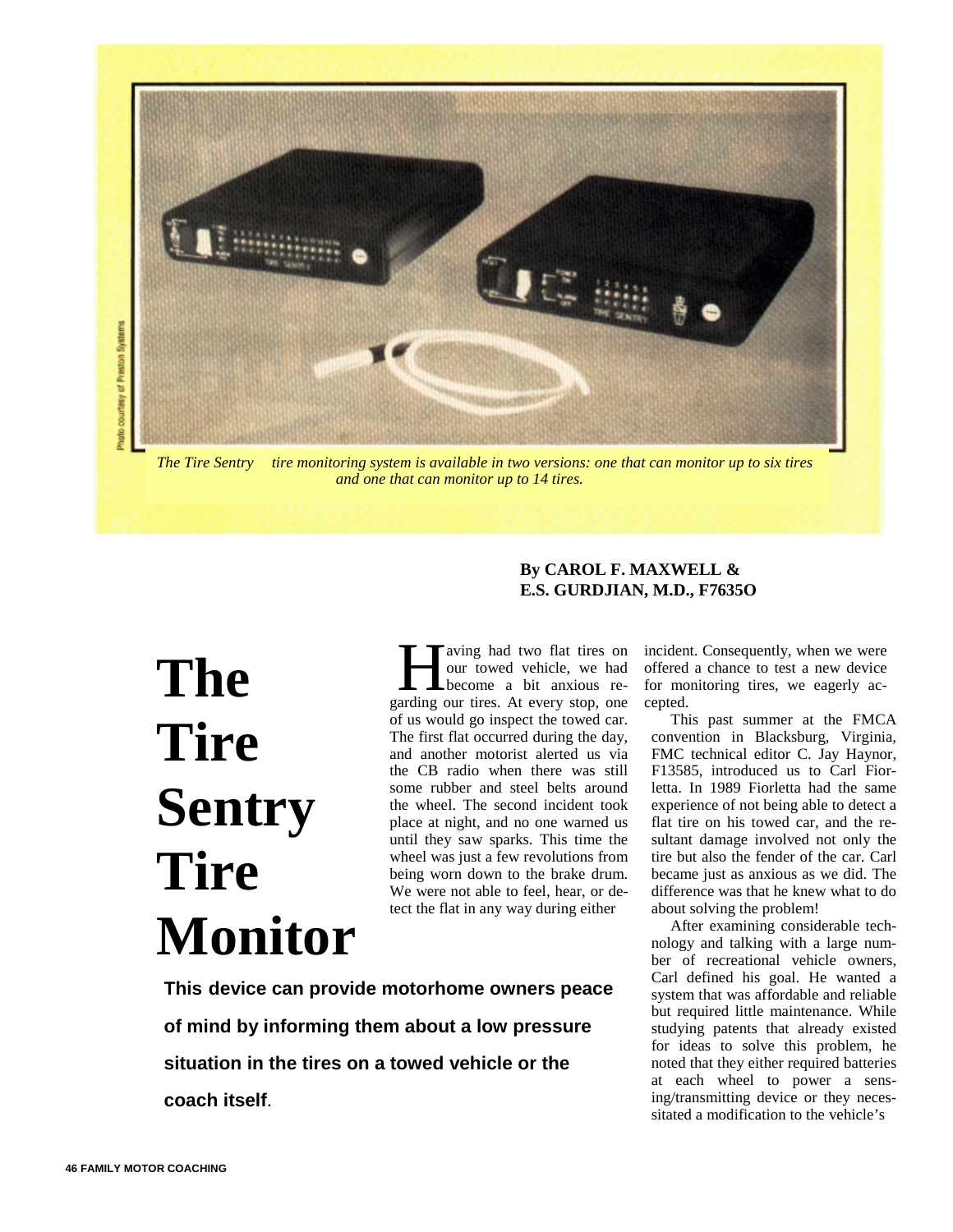wheels. Clearly, having to modify a vehicle's wheels is a disadvantage, and systems that utilize radio frequency transmissions require one or more batteries at each wheel. This presents several disadvantages.

For one, sufficient power is available only for transmitting information regarding a low-pressure condition; consequently, such a system is unable to include a constant display to indicate system performance, status, and diagnostics. And, if the battery has an insufficient charge, it may not even be able to transmit a low-pressure warning. This type of system may be relatively inexpensive and easy to install, but it is also vulnerable to theft or vandalism, and the owner would have an ongoing annual expense to replace the batteries. Also, without the constant diagnostics display, you cannot tell whether the equipment is missing, either as a result of theft or road hazard damage, or whether the system is actually working. The challenge was to develop a system that required neither batteries nor wheel modification.

In his previous business, Fiorletta manufactured automation systems for semiconductor clean rooms, wherein employees wore enclosed "space suits" so they wouldn't contaminate the work environment. From this venture, he recruited the best mechanical and electrical engineers to help him bring the tire monitor through development to production. Morgan Dunn, his lead mechanical engineer, has an interesting background in mechanical design with nearly 15 years of experience in robotics/automation, electro-mechanical systems, missile guidance systems, and airborne radar. Mike Nurre, his lead electrical engineer, has 20 years of experience in the development and design of machine control systems; ink-jet printers; robotic material handling systems; laser-linked automatic guided weapons systems; and, more recently, high speed-automated mail processing systems used by the U.S. Postal Service.

Headed by Fiorletta, Preston Systems Inc. began development of the Tire Sentry<sup> $TM$ </sup> in 1989, and a patent was issued in 1993. Prior to our test, the Tire Sentry<sup>TM</sup> had been installed on automobiles and trucks, but ours was to be the first installation on a bus conversion. On our first visit to Preston Systems, measurements were taken for mounting brackets, and we returned a week later for the actual installation of the product. On our second visit, the pressure monitors were fitted to each wheel of the bus, and the solid-state sensors were attached to the underside of the coach to provide constant pressure and systems status readings from each wheel. The pressure monitors are calibrated to specific required pressures, and the clearance distance between the monitors and their sensors is measured in fractions of an inch.

Wires from the sensing units on the six rear wheels were pulled through the center conduit to the front compartment, while the wires from the front wheels came through the first bulkhead within a preexisting aperture. All the wires were attached to a junction block in the front compartment. The control panel was installed in the dash area with a single cable running down to the junction block.

The following day, our towed car was fitted with the Tire Sentry<sup>TM</sup>. The wires from each tire sensor were routed to the front end of the car and then followed the existing wiring harness for the tow lights. A connector plug was installed at the rear of the bus adjacent to the receptacle for the lights. It is quite convenient to plug in both connectors when attaching the towed vehicle. The control panel consists of a green and red light-emitting diode (LED) for each wheel. The green LED flashes with each tire revolution; however, at running speeds the green LEDs appear to be lit continuously. Whenever the sensor detects low tire pressure, the red LED is illuminated and a loud audio alarm sounds. Because the system is hard-wired, it can also monitor itself and sound the alarm if a component failure or loss of equipment occurs. A reset button allows the user to silence the alarm. With the installation completed, we

went for a test run. After going only a short way, the audio alarm and two red LEDs representing the left side tires of the tow car were activated. It was discovered that the two tires on the tow car had not been fully reinflated after installation. The Tire Sentry<sup>TM</sup> was right; we really had a low-pressure situation! After inflating the low tires, we went back out for another check. As a test, one of the engineers intentionally created a leak in one of the bus tires by unscrewing the core in the valve stem. It didn't take the Tire Sentry<sup>TM</sup> long to identify the problem. The engineers made some final checks, and soon we were ready to roll down the highway again. Until we had the Tire Sentry<sup> $TM$ </sup> installed, we're not sure we fully realized how much we worried about the towed car. The engineers at Preston Systems were concerned that the multiple green LEDs would be distracting and were considering the use of a single green light to indicate full operational status, but we get an indescribable feeling of relief and relaxation whenever we look at those flashing green lights. Anyone who has ever experienced a flat tire on either their motorhome or towed car will immediately enjoy such peace of mind when they install a Tire Sentry<sup>TM</sup> that they will bless the day that Carl Fiorletta had a flat tire. We have had the Tire Sentry<sup>TM</sup> monitoring the tires on our coach and towed vehicle for more than 5,000 miles and remain impressed by its performance The Tire Sentry<sup>TM</sup> is designed to conduct systems and performance checks continuously. This feature allows the system to provide an early warning of tire failure, and to monitor component function. It activates an alarm when the tire pressure falls below 90 percent of the appropriate pressure for a particular tire. This gives the owner time to reach a service station (or at least leave the highway before the tire and vehicle are damaged.) Additionally, if any part of the system were to be damaged by road hazards or vandalism, an alarm condition would